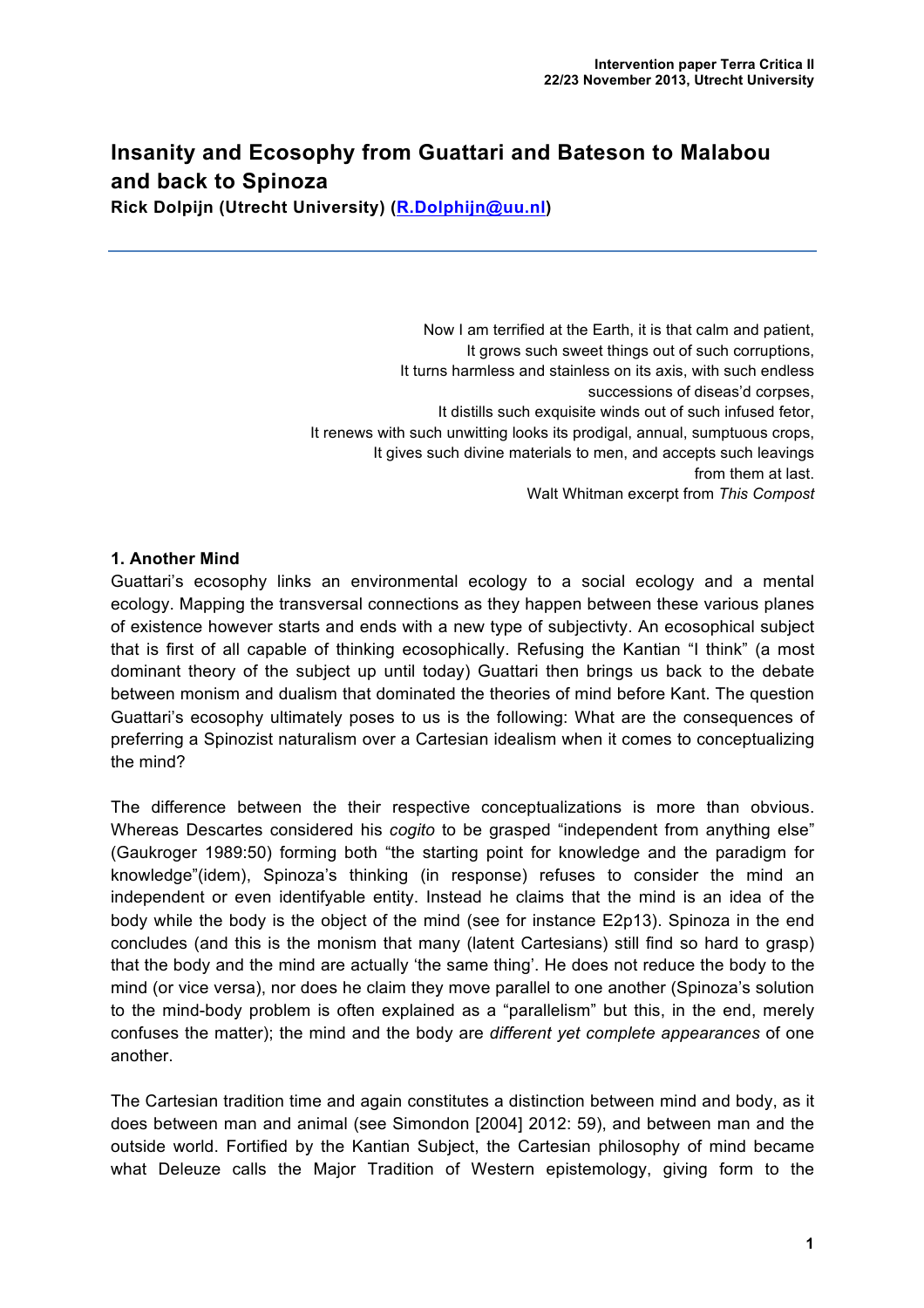Antropocentrism that has dominated Western thinking for so long now and that keeps installing the dualisms that still imprison us today. Antropocentrism (and I am paraphrasing Foucault here) keeps on (1) identifying the opposition (man versus woman, sane and insane, culture versus nature), (2) creating a clear hierarchy between these terms, and (3) internalyzing these hierarchies. The question that needs to be posed again and again is : why don't we instead follow this wholly other way of thinking, and agree with Meillassoux that we got stuck explaining and modelling everything there is through consciousness and language (which equals "by eminating Man") and why don't we start looking for what he calls "the Great Outside"?

The times certainly seem right, as today, living in what has been called the Antropocene, in the age in which we slowly begin to understand the grotesque destruction of the Earth by Man (and its machinery), a radical rethinking of humanity, of Subjectivity, seems most urgent. Meillassoux is right when he says that the question "what is there?" has been replaced by the question "what is there for us?" which aptly summarizes the antropomorphic projections which always already alienate humanity from the living Earth, from the Earth in which and of which humanity thinks. Empowered by the belief of its own superiority (since modelled after God) the human all to human the ecological movement today still holds the belief that we ought to "save the world", which shows a ridiculously idealist optimism. It once more shows how dualism has turned thinking into a most particular transcendental Anthropology as Foucault already said. Malabou is discomfortingly accurate when she analyzes this matter psychoanalytically;

According to Freud, the ego needs to reassure itself regarding the reality of the outside… What the subject is assured of is not the presence of that which is excluded, but rather the exclusion of what is excluded from presence. A phantasmatic or even fantastic, reality of the remainder object. To say "that does not exist" would originally mean "the existence of this thing is excluded"." (2012a: 83).

The fact that we are somehow unable to understand this once again shows us –as Spinoza put it- that man is conscious only of its own desire, of its own endeavours.

It is important to understand that this disturbed type of realism is not limited to Cartesianism, to Kantianism or even to philosophy. This dualist logic deeply influenced the modern sciences. In his *Science and the Modern World*, published in 1925, Alfred North Whitehead shows us exactly this:

The general conceptions introduced by science into modern thought cannot be separated from the philosophical situation as expressed by Descartes. I mean the assumption of bodies and minds as independent substances, each existing in its own right apart from any necessary reference to each other.

Following this statement, Whitehead practices the kind of "Spinozist revolt" (I wouldn't call it a history because the arguments are not cumulative, knowledge is not "built up" in the Spinozist tradition) that time and again disrupts the Cartesian Philosophy of Mind. For continuing his critique on the Cartesian individual, by which he means the cogito, Descartes concept of knowledge with which I started this paper, he then states: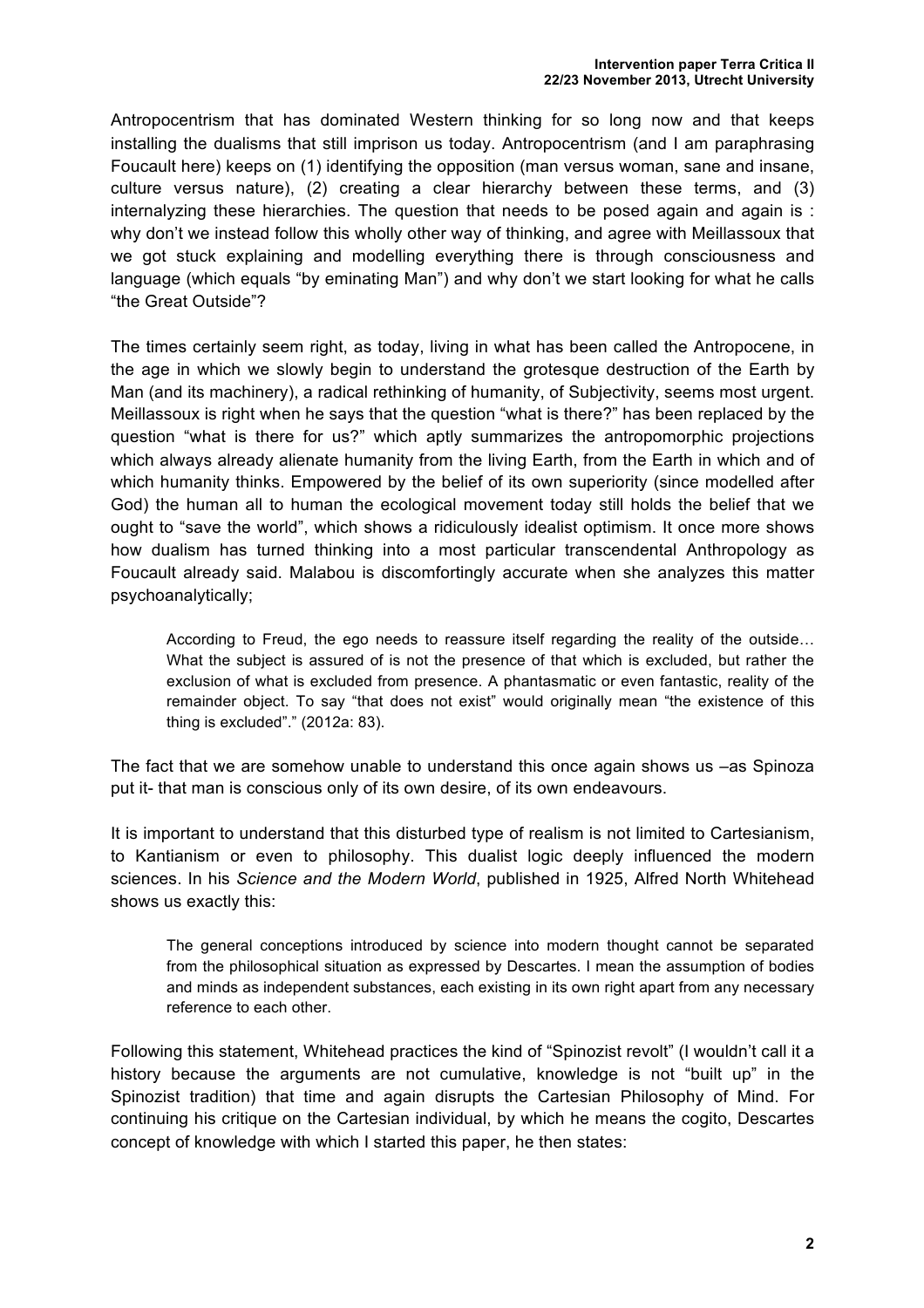This emphasis had put the notions of the individual and of its experiences into the foreground of thought. At this point the confusion commerces. The emergent individual value of each entity is transformed into the independent substantial existence of each entity, which is a very different notion.

Whitehead noted how the modern world was radically different from the pre-modern world, or actually from those parts of the world that at least until recently were able to resist this type of life. Whitehead noticed how the American Indians, contrary to us modernists, accepted their environment and he even saw (again, this was in 1925) how studies of the Amazon rainforest had already noticed the interdependance of the organic and inorganic matters that populated this part of the earth. The Modern world on the other hand, with the human mind and its rationalist ideas as its origin, was aimed at dominating the Earth, at imposing its Ideas upon it. As Whitehead puts it:

[S]cience seated itself securely upo the concepts of matter, space, time, and latterly, of energy. Als there were arbitrary laws of nature determining locomotion. Thet were empirically observed, but for some reason they were known to be universal. Anyone who in practice or theory disregarded them was denoudnced with unsparing vigour. This position on the part of scientists was pure bluff, if one may credit them with believing their worn statements. For their current philosophy completely failed to justify the assumption that the immediate knowledge ingerent in any present occasion throws any light on its past, or its future.

## **2. The Ecological Mind**

In his *Science and the Modern world* Whitehead discusses the horrors of Cartesian dualisms. Noting how the beautiful English landscape is "wantonly defaced" by constructions from the industrial era, Whitehead shows us how the disturbance or even destruction of relations between us and what surounds us, or, as he puts it, how "the ignoration of the true relation of each organism to its environment" is consequential to dualist thinking. The Antropocene, or Modernism, ruined the relation, causing not only our insensibility, but also crippled the earth, or perhaps we should say that it changed the way in which the many bodies that make up the earth are able to *affect* one another. The saddest case today is probably Fukushima where we see how the constructions from the post-industrial era have radically disturbed all possible bodies and with that all possible minds, refusing any form of presence *in general*.

What Whitehead was only hinting upon was further developed in the early 1970's when Gregory Bateson launched his "ecology of mind" being one of the first to understand that the ecological crises that haunt us today (and that announced themselves already in that age) cannot be positioned outside of us, not outside of our body, but also not outside of our mind. As Bateson concludes [1972]2000, 491-492):

When you narrow down your epistemology and act on the premise "What interests me is me, or my organization, or my species," you chop off consideration of other loops of the loop structure. You decide that you want to get rid of the by-products of human life and that Lake Erie will be a good place to put them. You forget that the eco-mental system called Lake Erie is part of your wider eco-mental system - and that if Lake Erie is driven insane, its insanity is incorporated in the larger system of your thought and experience.

In Guattari's rereading of Bateson in his essay *The Three Ecologies* (2000) it is especially this kind of "insanity" (to refer to Bateson above) that he reads in the state of the world today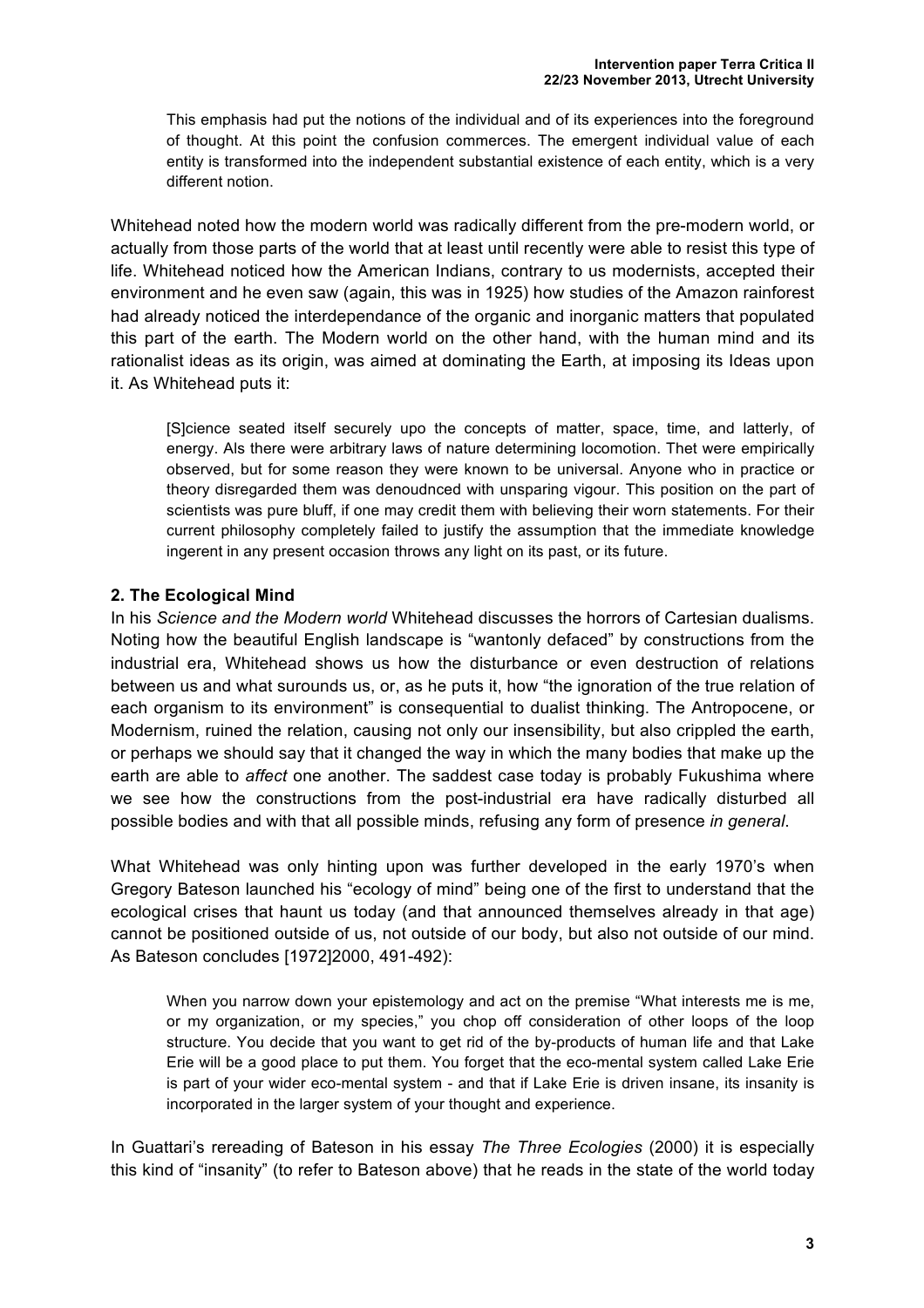which necessarily involves all three ecologies, meaning that he is just as worried about Lake Erie as he is about the insanity that has overtaken kinship networks today, that has destroyed domestic life and neighborhood relations. Arguing that these realities reveal similar types of 'insanities' as we see them in our relationship to nature, Guattari agrees with Batesons ecology of mind, which means that the mind "cannot be contained within the domain of the psychology of the individual, but organizes itself into systems or 'minds', the boundaries of which no longer coincide with the participant individuals".

But how does this system producing a thought? How is the insanity of Lake Erie present in an idea? Spinoza tells us that a true idea convenes with its *Ideatum* (the object imagined) which means that when an true idea is in the mind it necessarily has to exist in nature (E1P30Dem). Yet his "nature" is then not so much "out there", what he refers to are the material relations through which Lake Erie comes to be. The insanity is in the motor apparatus that causes the idea. In a later publication Bateson explains this with great precision when he studies the binocular image (which is an object imagined, an Ideatum). He shows us how the mirroring retinal surfaces, the optic fibres, the different brain halves, form several doubled apparatuses by means of which the object imagined is created (sharpening the edge, creating depth). Yet it is the apparatus as a whole that gives rise to one image, to one unified idea. And this single image produced holds no traces of its making. The complex synthesis of information fold into an abstraction that still incorporates the insanity of Lake Erie yet it cannot be traced back to its cause. The insanity is just there. Sure, whenever the image is dominated by obvious pollution one can ward it off (Spinoza calls this *disconvenientia*). But as the body always has "many constituent relations" (D SPin33) pollution is folded into a series apparatuses, histories, concepts, and other images and thoughts. We should conclude that the maddness is always there, somewhere, and that the ideas by which we live are unaware of their causes. Thus Guattari shows us how 'insanities' are not the starting point of knowledge but, on the contrary, are given rise to by those processes that happen *before* signification jumps in, by the material aggregate of bodies, the machinery, that at one moment creates a single unified mind.

## **3. The Trauma**

All ecological crises, that, to a higher or lesser degree, threaten our existence, are somehow incorporated within us and give form to our ideas. Time and again the changing flows of matter create different bodies and different minds, that, haunted by these insanities, do everything to persevere in their being, to give rise to the biggest possible kind of unity. Whenever this does not work, whenever the plasticity of any individual has been driven insane in such a way that it does not function as an individual anymore, a particular type of destruction takes place that is irreversible, and which Malabou calls "the trauma".

Again, the trauma is not something which orginates in the mind; it's radical unhealthyness (insanity) arises from a fatal injury that happened to both the body and the mind. Traumas do not end the body, they end "duration" as Deleuze (with Spinoza 62-63) calls it. It is not what we refer to as a natural death but the injury rather invokes an end to existing, as we can read this already with Spinoza, who said "No reason compels me to maintain that the body does not die unless it is changed into a corpse" (EIV P39 Schol). Malabou states that traumas are "dissolving the whole without entirely annihilating it" (33). A trauma ruins the plasticity of the body, which means that that the matters which are supposedly functioning as one, *continue*  to have a problem doing so. The trauma is thus not something called upon. It is not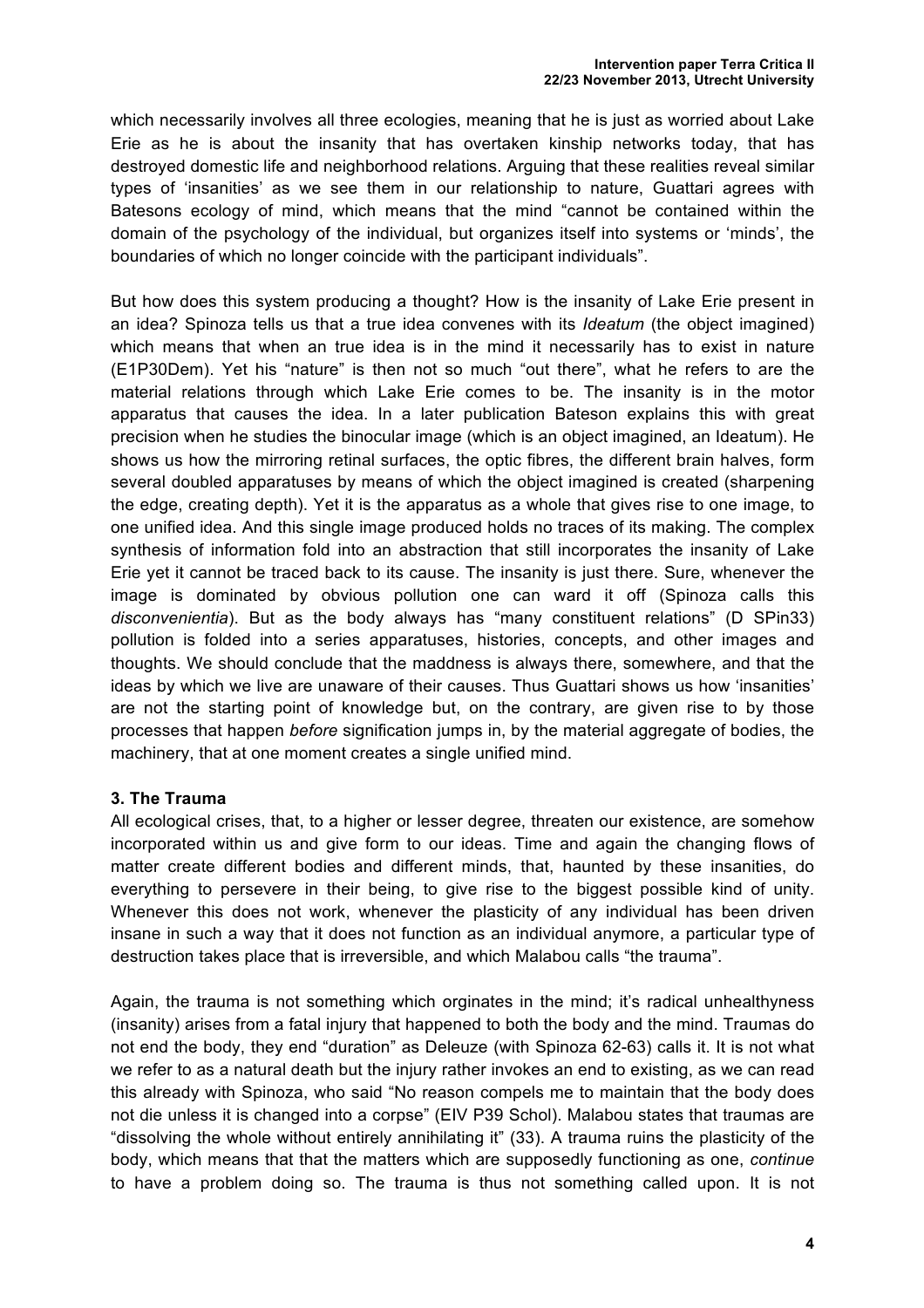actualized by a particular signifier. It is always already actual, there to stay, preventing the individual to be present.

When Malabou (in the *Ontology of the Accident*) explains the consequences of the trauma, she makes use of Spinoza, showing us once again that he was remarcably different not only from his contemporaries (Hobbes, Descartes, even Leibniz) but also has a lot to say in the current debates on how the mind works. Key here is the way he conceptualizes not so much "the mind" (*mens*, which in the end is not too different from how Descartes conceptualizes his *mens sive animus*), but the "conatus", a concept not commonly used in our age but crucial for understanding the (dispersed) materiality of the idea. The *conatus* is probably best understood as the essential drive that forms and moves a body. Yet contrary to Hobbes with Spinoza this conatus was not mental but material, and contrary to Descartes the idea of selfpreservation central to the conatus determins all the thoughts that the body in casu produces.

Being in conversation with Antonio Damasio and interested in how the trauma in any possible way affects the human individual, the conatus, with Malabou, mainly concerns the brain or the nerve system we incorporate. For Spinoza (as for his contemporaries) however the conatus is in no way limited to the human being. The conatus is necessarily at work in every realized body *and causes every realized body to think*. In his famous letter to G.H. Shaller dated October 1674 he ascribes the *conatus* to a stone, concluding that:

"[A] stone receives from the impulsion of an external cause, a certain quantity of motion, by virtue of which it continues to move after the impulsion given by the external cause has ceased. The permanence of the stone's motion is constrained, not necessary, because it must be defined by the impulsion of an external cause…Such a stone, being conscious merely of its own endeavour and not at all indifferent, would believe itself to be completely free, and would think that it continued in motion solely because of its own wish. This is that human freedom, which all boast that they possess, and which consists solely in the fact, that men are conscious of their own desire, but are ignorant of the causes whereby that desire has been determined. Thus an infant believes that it desires milk freely" (Spinoza 1955: 390).

Not only does the conatus, with Spinoza, show us how the mind is consequential to the body, it also emphasizes that it's desire to persevere in its being is necessarily at work in all of the ideas that this produces. This is by all means a strong critique of how the ecological debates are now evolving. It tells us that:

- 1. We cannot save the Earth. It is only because the human being, like the infant, like the stone, like any material constellation, would believe itself to be completely free, which is not the case at all, that dualist thought has been able to control and to destroy the world we live in.
- 2. Since every individual is always a multiplicity of individuals, and since the conatus accompanies every individual, we cannot but conclude that ecosystems think, that they have an idea, that they are conscious of their deeds, and thus (very important) can suffer from a tauma that consequently prevents the realization of their unity. (The conatus then comes close to what Deleuze and Guattari called "the abstract machine".)